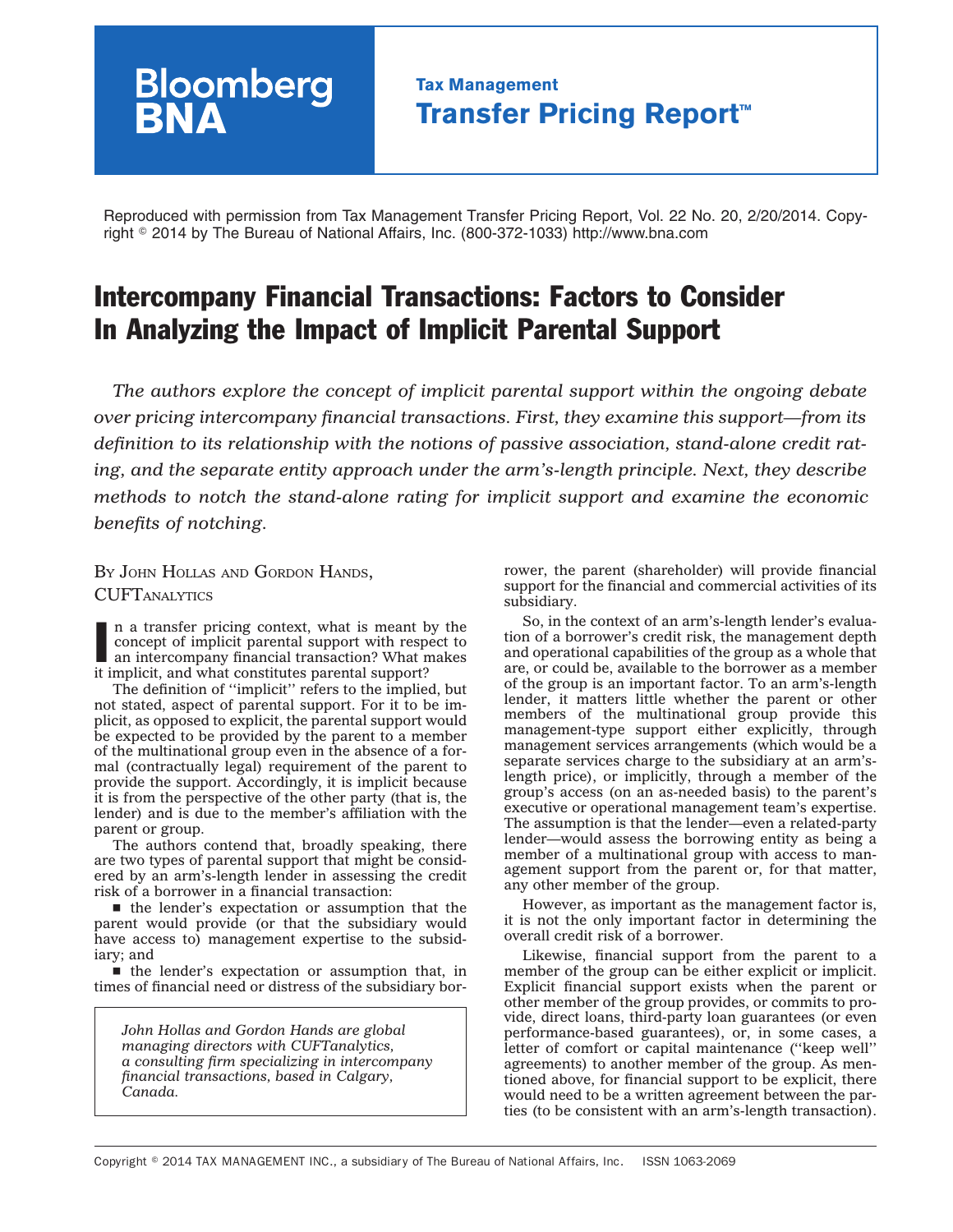Thus, implicit financial support from the parent would exist only if a member of the group's counterparties to its third-party contracts (commercial and/or financial contracts including third party loans or other debt instruments) relied on the higher credit rating of the parent in determining the subsidiary's creditworthiness. Financial-type implicit parental support, therefore, could exist even if an explicit parental guarantee was provided.

#### Connection between passive association and implicit support

The Organization for Economic Cooperation and Development transfer pricing guidelines<sup>1</sup> state at paragraph 7.13:

Similarly, an associated enterprise *should not be considered to receive an intra-group service when it obtains incidental benefits attributable solely to its being part of a larger concern, and not to any specific activity being performed*. For example, *no service would be received where an associated enterprise by reason of its affiliation alone has a creditrating higher than it would if it were unaffiliated*, but an intra-group service would usually exist where the higher credit rating were due to a guarantee by another group member, or where the enterprise benefitted from the group's reputation deriving from global marketing and public relations campaigns. In this respect, *passive association should be distinguished from active promotion of the MNE group's attributes that positively enhances the profit-making potential of particular members of the group*. Each case must be determined according to its own facts and circumstances. (Emphasis added.)

Although the concept of ''passive association'' as outlined in paragraph 7.13 is characterized as applying to intercompany financial transactions, it specifically refers to intragroup services—the subject of Chapter 7 of the guidelines—not financial transactions.

In the excerpted paragraph above, the OECD distinguishes between cases where:

 $\blacksquare$  no service is being provided if an associated enterprise benefits from its affiliation by having a higher credit rating, and

 $\blacksquare$  an associated enterprise benefits from the reputation or marketing of its affiliation with the parent or group.

The distinction, from the OECD's perspective, is active promotion. But arguably, there is active promotion by the treasury or finance function regarding the credit rating of the parent, which then benefits the subsidiary, perhaps with a lower interest rate or borrowing costs. Why, then, would the benefits to the member of the multinational group that are derived from the higher credit rating of the parent be considered passive association?

Even though the credit rating of the parent is, in fact, due to the active promotion by the multinational group's treasury function in maintaining or enhancing the parent's credit rating, paragraph 7.13 considers this relationship passive association. But is that really the

case, or has the multinational undertaken active promotion to benefit the members of the group? Is the active promotion the provision of services to develop, maintain or enhance the parent or group's credit rating, which would be an intangible in the form of financial strength? If a credit rating is an intangible—something that exists and is unique and valuable—then what is the value of this intangible, and what arm's-length fee or charge should be made to the recipients that benefit from it?

If the use of the parent's credit rating is categorized as passive association, then no intragroup service has been provided. There would be no charge paid by the subsidiary to the parent if the lender provides a benefit to the borrower solely on the basis that the subsidiary is a member of the multinational group. In passive association, there is no expectation that the parent would "come to the rescue" of a subsidiary that has defaulted on its borrowings. This distinguishes passive association from implicit parental support. Under the concept of implicit parental support, *there is an expectation* by the lender of some future activity by the parent to cure an event of default even if the parent is not contractually obligated to take corrective action.

So, is implicit parental support the same concept as passive association? Or is it more similar to the other active promotion examples given in paragraph 7.13 of a subsidiary benefiting from the group's reputation, which derives from the parent or group's global marketing and public relations campaigns? Arguably, the parent's credit reputation—a product of management expertise in determining the optimal capital structure as well as ensuring business effectiveness and maintaining strong banking and debt market relations—is a result of active promotion. This perspective could lead to a much different transfer pricing treatment, as implicit parental support would not be considered passive association.

## The arm's-length principle and the separate-entity approach

The arm's-length principle is, of course, the international standard that OECD member countries have agreed to for determining transfer prices for tax purposes and is embodied in paragraph 1 of Article 9 of the OECD Model Tax Convention, which forms the basis of bilateral tax treaties involving OECD member countries and an increasing number of nonmember countries.

Article 9 states:

[When] conditions are made or imposed between . . . two [associated] enterprises in their commercial *or financial relations* which differ from those which would be made between independent enterprises, then any profits which would, but for those conditions, have accrued to one of the enterprises, but, by reason of those conditions, have not so accrued, may be included in the profits of that enterprise and taxed accordingly. (Emphasis added.)

In addition, the OECD guidelines in paragraph 1.6 state:

By seeking to adjust profits by reference to the conditions which would have been obtained between independent enterprises in comparable transactions and comparable circumstances (i.e., in ''comparable uncontrolled transactions''), *the arm's length principle follows the approach of treating the members*

<sup>1</sup> *Transfer Pricing Guidelines for Multinational Enterprises and Tax Administrations*, 2010, OECD.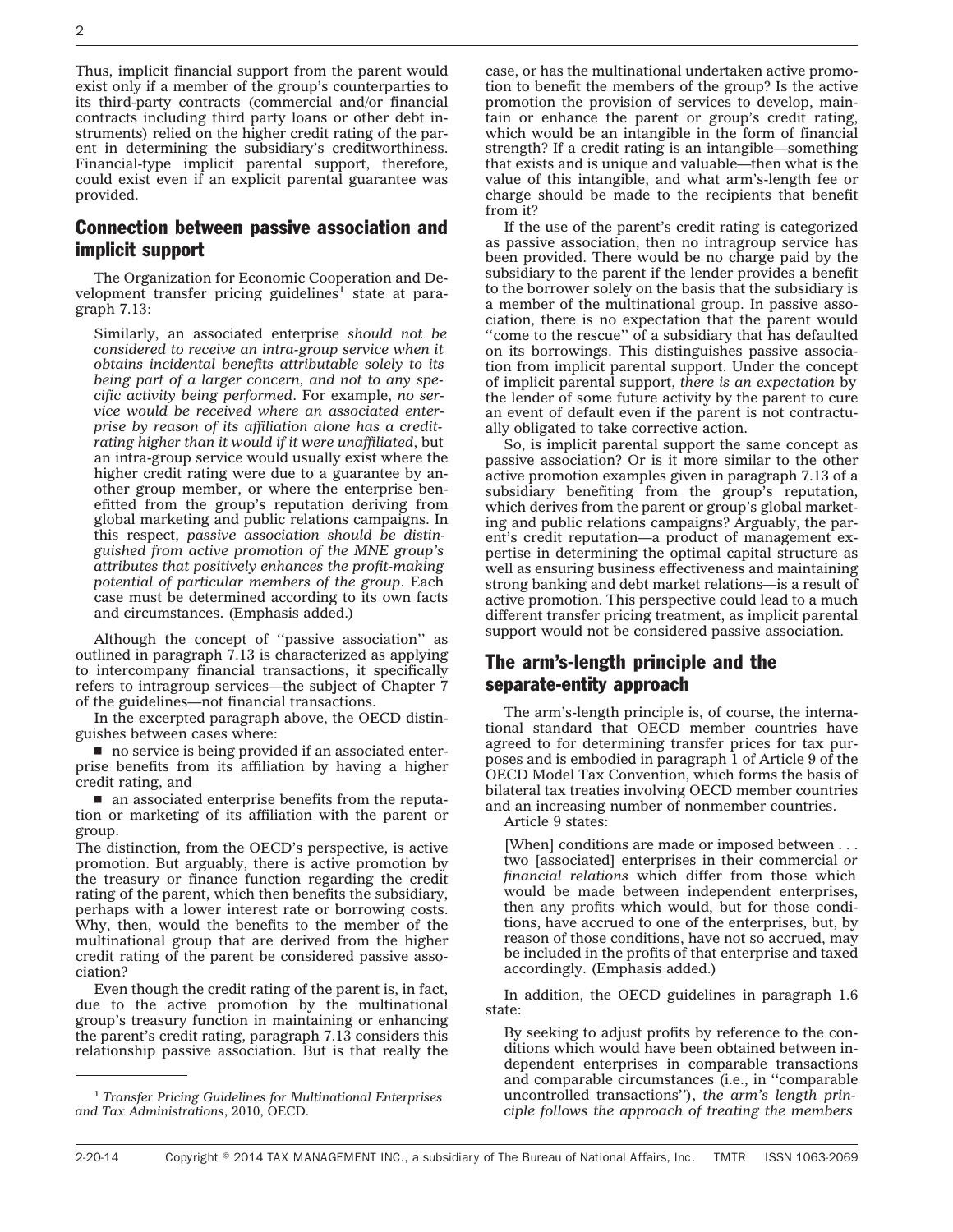*of an MNE group as operating as separate entities rather than as inseparable parts of a single unified business*. Because the *separate entity approach* treats the members of an MNE group as if they were independent entities, attention is focused on the nature of the transactions between those members. (Emphasis added.)

Some have argued that the consideration of implicit parental support in determining arm's-length pricing of intercompany financial transactions is contrary to the arm's-length principle. However, in *General Electric Capital Canada Inc. v. The Queen*, <sup>2</sup> both the Tax Court of Canada and the Federal Court of Appeal held that implicit support must be considered in pricing the explicit guarantee from a related party. The authors' perspective is that if an arm's-length lender would consider implicit support from a shareholder, parent or other financial sponsor of its subsidiary in its credit risk analysis, then, for transfer pricing analysis, considering implicit parental support in evaluating the related party's credit risk and intercompany loan pricing would be consistent with the arm's-length principle.

The authors contend that under the separate entity approach, intercompany financial transactions should be treated no differently from intercompany commercial transactions. Thus, the affiliated group members that are entering into an intercompany financial transaction must be considered as separate entities.

The next section considers another aspect of this debate.

#### Stand-alone versus separate entities

Is the separate entity approach the same as or different from the stand-alone approach used to estimate the credit risk profile (either as an implied credit rating or as another credit risk measure), as a major factor in determining the arm's-length pricing of intercompany financial transactions?

''Stand-alone'' is a term and concept used by credit rating agencies. It also is used in analyzing intercompany financial transactions. In *GE Capital Canada*, the Canada Revenue Agency argued that no consideration should be given to implicit parental support as this would be contrary to the transfer pricing law, which embraces the arm's-length principle based on the separate entity concept. But this would assume that ''separate entity" and "stand-alone" are the same concept.

There is no reference to the stand-alone entity concept in Article 9 or in the OECD guidelines. Is it the same as, or similar to, the separate entity concept? Paragraph 6 of the preface to the OECD guidelines, in referring to the separate entity concept, states:

In order to apply the separate entity approach to intra-group transactions, individual group members must be taxed on the basis that they act at arm's length in their dealings with each other. However, the relationship among members of an MNE group may permit the group members to establish special conditions in their intra-group relations that differ from those that would have been established had the group members been acting as independent enterprises operating in open markets. To ensure the correct application of the separate entity approach,

OECD Member countries have adopted the arm's length principle, under which the effect of special conditions on the levels of profits should be eliminated.

As stated above, the authors' interpretation of the arm's-length principle is that the subsidiary must be considered a member of a multinational group, albeit a hypothetically different multinational group than that of its actual legal entity group. In effect, it is to view the financial transaction as occurring between an entity that is a subsidiary of a hypothetically separate multinational group and an entity that is the parent of a hypothetically separate multinational group. In this view, the implicit parental support is coming from the hypothetically separate parent of the subsidiary, which is, for analysis purposes, different from the actual parent (or parent of the related-party lender).

Thus, the stand-alone concept is not consistent with either the arm's-length principle or the separate entity approach. Therefore, implicit parental support must be considered to be consistent with the separate entity concept and the arm's-length principle.

The question is, does implicit parental support, if it exists, have an impact on the arm's-length pricing of an intercompany financial transaction?

## Is implicit parental support a factor to consider in pricing an intercompany financial transaction?

In the context of intercompany financial transactions—either intercompany lending or loan guarantees—the argument exists that the parent's credit rating will, through implicit support, enhance the borrowing subsidiary's implied or actual credit rating in the absence of a formal or explicit guarantee. Under this argument, the enhanced credit rating then would result in the lender's lowering the price (in the form of interest rates or guarantee fees) to the borrowing subsidiary, due entirely to the parent-subsidiary affiliation.

So, is this implicit parental support considered by an arm's-length lender in its credit risk assessment of a borrowing subsidiary and then reflected in its loan pricing? As stated above, a lender would consider the parent or group in evaluating the quality of management and in the capacity of a shareholder to provide financial support to its subsidiary. To consider this question, the authors searched for any market evidence that a lender would adjust its credit risk assessment and loan pricing for a non-guaranteed loan to a subsidiary of a parent with a better credit rating. There was no direct market evidence that implicit parental support, if it exists, would lead to lower loan pricing. There is, however, evidence that credit rating agencies such as Moody's and Standard & Poor's consider notching the stand-alone credit rating of a non-guaranteed subsidiary. In fact, both credit rating agencies have developed a notching method for implicit parental support. This approach will be examined further below.

On the question of whether lenders price loans solely on the borrower's credit rating, the authors have observed a strong correlation between loan pricing and credit ratings for investment grade borrowers (with the possible exception for the BBB rating category). This is not the case for non-investment, or speculative, grade borrowers. For borrowers with non-investment grade <sup>2</sup> 2009 TCC 563 (2009), *aff'd*, 210 FCA 344 (2010).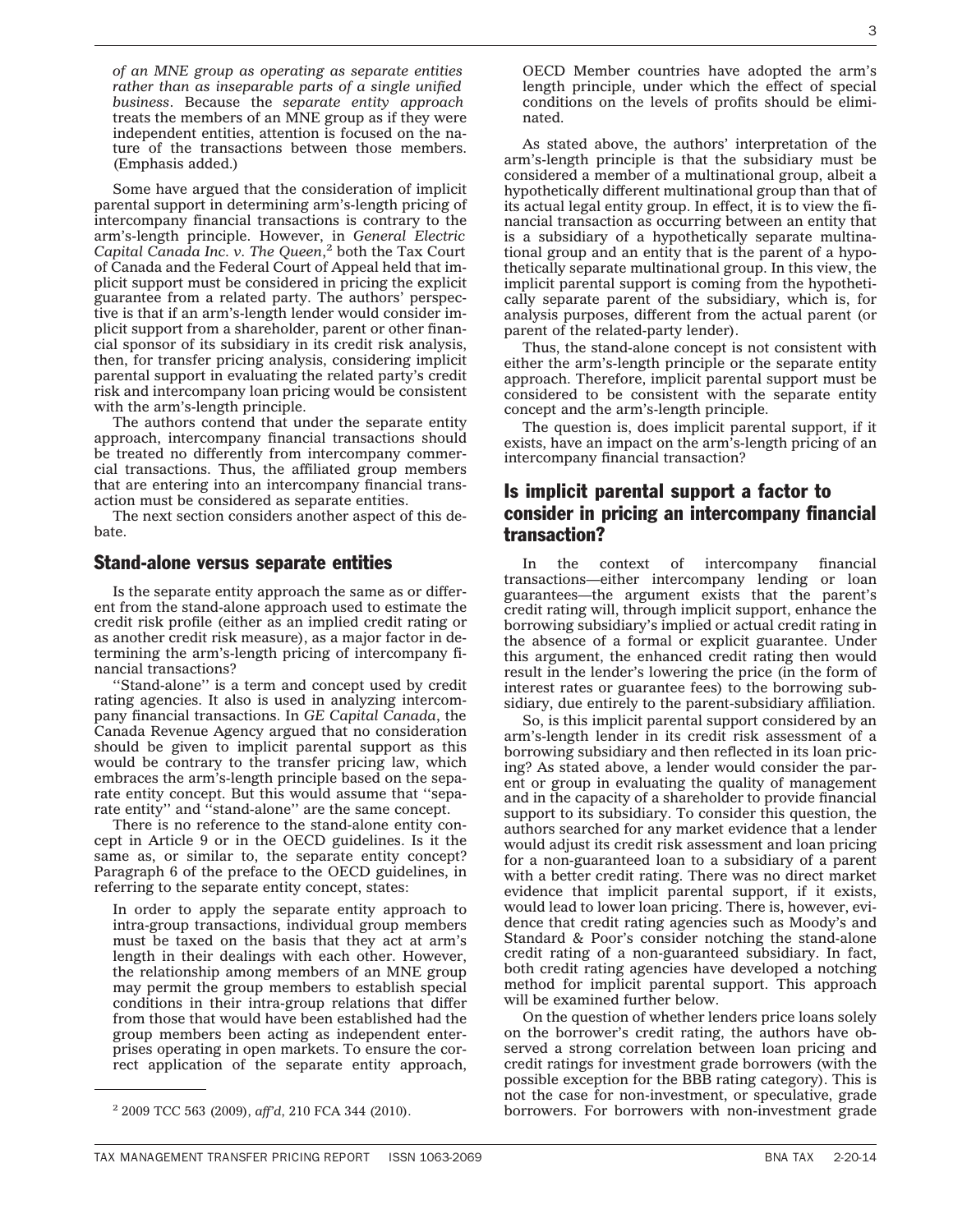ratings (or for that matter, unrated borrowers with an equivalent implied non-investment grade credit rating), the credit rating may not be a sufficient indicator of loan pricing on its own. There are other credit risk measures or credit risk metrics (for example, specific financial ratios) that often are used by lenders to assess credit risk, set pricing and adjust pricing throughout the term of a loan.

Some anecdotal evidence exists that financial sponsors, usually private equity firms, have obtained better loan pricing or terms (as well as higher financial leverage) for their portfolio companies than these companies would have received had they not been portfolio companies. In this case, there is no explicit loan guarantee provided by the financial sponsor (shareholder). While this evidence might be seen to support the notion that implicit parental support has an impact on loan pricing, it also may have more to do with implicit managerial support (such as providing strategic management and capital structuring advice) than with implicit financial support. Private equity firms are not averse to dropping portfolio companies that fail to perform, and after doing so of course would do nothing to cure an event of default on the portfolio company's bank loan.<sup>3</sup>

## Credit rating agencies' notching method for implicit parental support

The November 2013 decree by the Dutch tax author $ity<sup>4</sup>$  indicated that a parent company's credit rating must be considered when determining the interest rate for a non-arm's-length loan. The decree refers to the notching method used by Standard & Poor's to derive a credit rating for the subsidiary borrower.

S&P's method is based on determining whether the subsidiary is core, strategically important, or nonstrategic from the perspective of the parent or multinational group. This categorization determines whether, and by how much, S&P would notch the stand-alone rating of the subsidiary for implicit parental support (that is, group or parent affiliation). In summary, a core subsidiary would be one in which the business is reasonably successful, is integral to the overall group's strategy and is not likely to be sold. A strategically important subsidiary is one that would not meet all of the criteria of being core but is still an important business for the group. Obviously, a non-strategically important subsidiary is one that could be disposed of without significant impact on the operations of the group as a whole.

Moody's approach to determining the notching of a non-guaranteed subsidiary's rating for implicit support

is a two-step process.<sup>5</sup> Starting with the stand-alone rating for both the parent and the subsidiary, Moody's assesses the likelihood that the parent will provide financial support to the subsidiary during periods of financial distress—that is, the willingness and the ability of the parent to financially support the subsidiary. Willingness incorporates factors such as reputation, strategy, operational integration, rate of return on investment, and role of regulators. Ability is based on factors including the parent's rating, the correlation of the parent's and the subsidiary's financial results, and the anticipated relative magnitude of any financial support.

A parent, however, may not support even a significant—or what would seem like a strategic subsidiary if it is not legally obligated to do so. In 2002, there were four high-profile examples of parents not providing additional financial support to their arguably core or strategically important subsidiaries when the parent had provided no explicit guarantee for the subsidiary's liabilities:<sup>6</sup>

**BCE** did not support Teleglobe, which eventually defaulted on its US\$3.2 billion in debt,

■ AT&T let AT&T Canada default on US\$3.7 billion in debt,

■ Verizon did not support its subsidiary, Genuity, which defaulted on US\$2 billion in debt, and

TXU Corp. let TXU Europe default on US\$2.8 billion in debt.

Generally, if a subsidiary is financially weak, with a high business risk profile and limited operating history, it is less likely that the parent will provide nonguaranteed support—that is, implicit parental support would not exist. However, if the subsidiary is well established, both operationally and financially, and has a relatively more conservative business risk profile then, in these cases, the parent may be motivated to provide support to a non-guaranteed subsidiary. Furthermore, if the subsidiary is an integral part of the multinational group's supply chain, there will be a stronger motivation to support it. Another major consideration is whether the subsidiary's failure would have a significant impact on the rating or credit risk of the parent.

Moody's states: ''Any 'ratings uplift' based on parent's willingness and ability to provide support could be limited to only one or two notches above the [subsidiary's] stand-alone rating.''

The stand-alone rating considers not only a quantitative analysis (financial statement data, projections, debt servicing and liquidity), but also a company's operating strategy, industry conditions, and the company's competitive position in the industry. Moody's also states that it ''considers an assessment of the commercial relationship of the subsidiary to its parent on an 'arm's length' basis.''

But even if implicit parental support exists, is there any economic benefit to the member of the group due to implicit parental support?

<sup>3</sup> Richard Cantor and Jian Hu, ''Deal Sponsor and Credit Risk of ABS and MBS Securities,'' *Moody's Investors Service*,

December 2006. <sup>4</sup> See Jaap Reyneveld and Eduard Sporken, ''The Netherlands' 2013 Transfer Pricing Decree: More Clarity Accompanies Focus on Profit Shifting,'' 22 *Transfer Pricing Report* 1037, 12/12/13; Antonio Russo, Margreet Nijhof, Omar Moerer, Hub Stolker and Benchi Klaver, "The Netherlands' 2013 Transfer Pricing Decree: Extensive Updates With a Dose of Uncertainty,'' 22 *Transfer Pricing Report* 1133, 1/9/14. For text, see 22 *Transfer Pricing Report* 1116, 1/9/14.The Decree, No. IFZ 2013/184M, added a new section on financial transactions that incorporated the ''non-arm's-length loan'' doctrine, as developed by the Dutch Supreme Court case decisions, for intercompany guarantees.

<sup>5</sup> ''Ratings Methodology: Rating Non-Guaranteed Subsidiaries: Credit Considerations in Assigning Subsidiary Ratings in the Absence of Legally Binding Parent Support,'' *Moody's*

*Investors Service*, December 2003. <sup>6</sup> ''Ratings Methodology: Rating Non-Guaranteed Subsidiaries: Credit Considerations in Assigning Subsidiary Ratings in the Absence of Legally Binding Parent Support,'' *Moody's Investors Service*, December 2003.